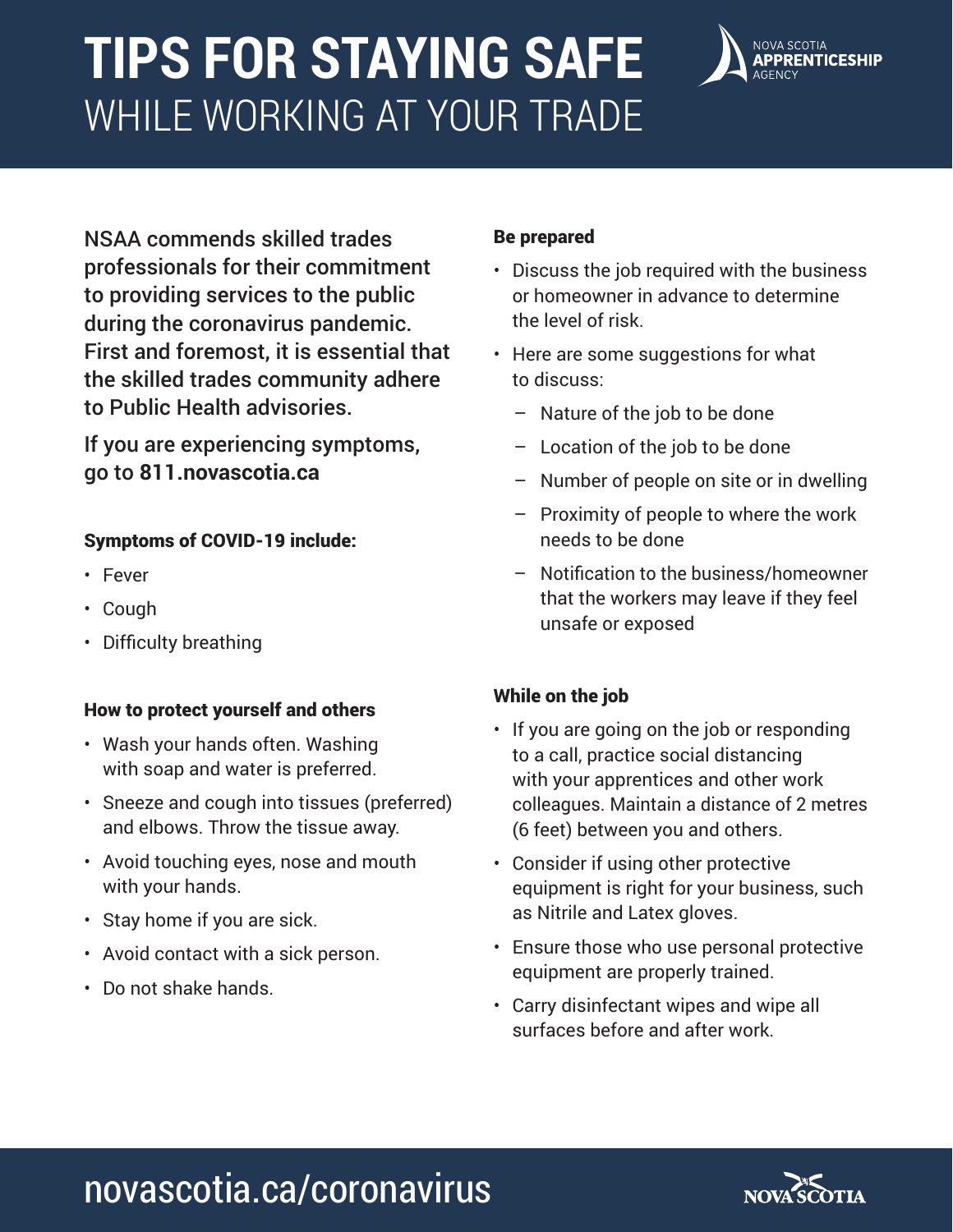#### Avoid contaminating common items and surfaces.

- Throughout the day, clean and disinfect surfaces, tools and equipment that you touch often.
- Use regular household disinfectants or diluted bleach (1 part bleach and 9 parts water) to disinfect.
- Items that are used to carry out work but can not be cleaned or reused should be secured in a lined container and disposed of with other work-related waste.

#### After the Job

- Ensure all visits are recorded and tracked, noting address, number of people in the home, and contact information, so all parties can be notified of new infections if necessary.
- Wash work wear and shower regularly to avoid transmitting the virus in the case that you have come in contact with it while working.

#### Care for yourself

- Monitor your symptoms and if you become ill with a cough, fever or other respiratory symptoms, go to **811.novascotia.ca** to see if you should call 811
- If you meet the requirements to call 811 and further require an in-person assessment, 811 will refer you to a centre. **Do not go to a COVID-19 assessment centre unless referred by 811.**
- Get some rest, eat a balanced diet, stay hydrated and stay in touch with others through communications devices.

#### If you are an employer

- Post handwashing signs and provide alcohol-based hand rub to encourage frequent hand hygiene. NS has a poster to share: **novascotia.ca/coronavirus/ Hand-Washing-Poster.pdf**
- Make sure spaces and surfaces are cleaned.
- Remove non-essential items like magazines, stuffed toys, and other items that can't be easily cleaned from reception areas.
- Facilitate and encourage social distancing.

#### Support your employees if they need to stay home

- The Province of Nova Scotia, under the authority of the Health Protection Act, is requiring anyone who has travelled outside Nova Scotia to self-isolate for 14 days from the day they get back to the province, even if they do not have symptoms.
- Employers cannot require a doctor's note if an employee must be off work.
- Consider how you can support your employees while they're in self-isolation. Talk with your employees about flexible hours or alternative work arrangements if they are required to stay home.

## novascotia.ca/coronavirus